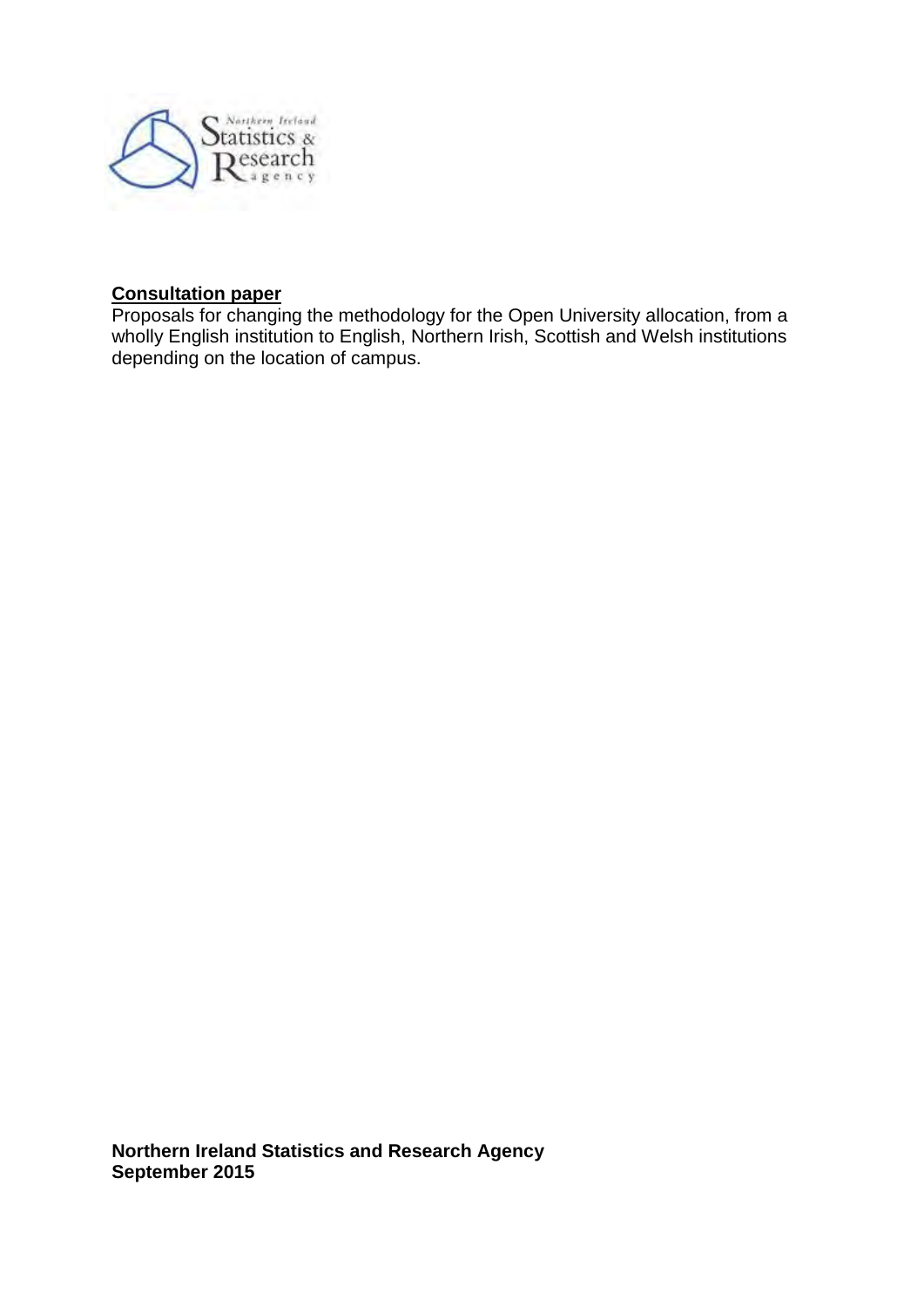| <b>Contents</b>          |                                                         | Page |
|--------------------------|---------------------------------------------------------|------|
| <b>Executive Summary</b> |                                                         | 3    |
| <b>Section 1:</b>        | Introduction                                            | 4    |
|                          | Section 2: Current methodology for the allocation of OU | 4    |
| <b>Section 3:</b>        | Proposed change in the methodology                      | 5    |
| <b>Section 4:</b>        | Rationale for the change in methodology                 | 6    |
| <b>Section 5:</b>        | Impact of the change in methodology                     | 6    |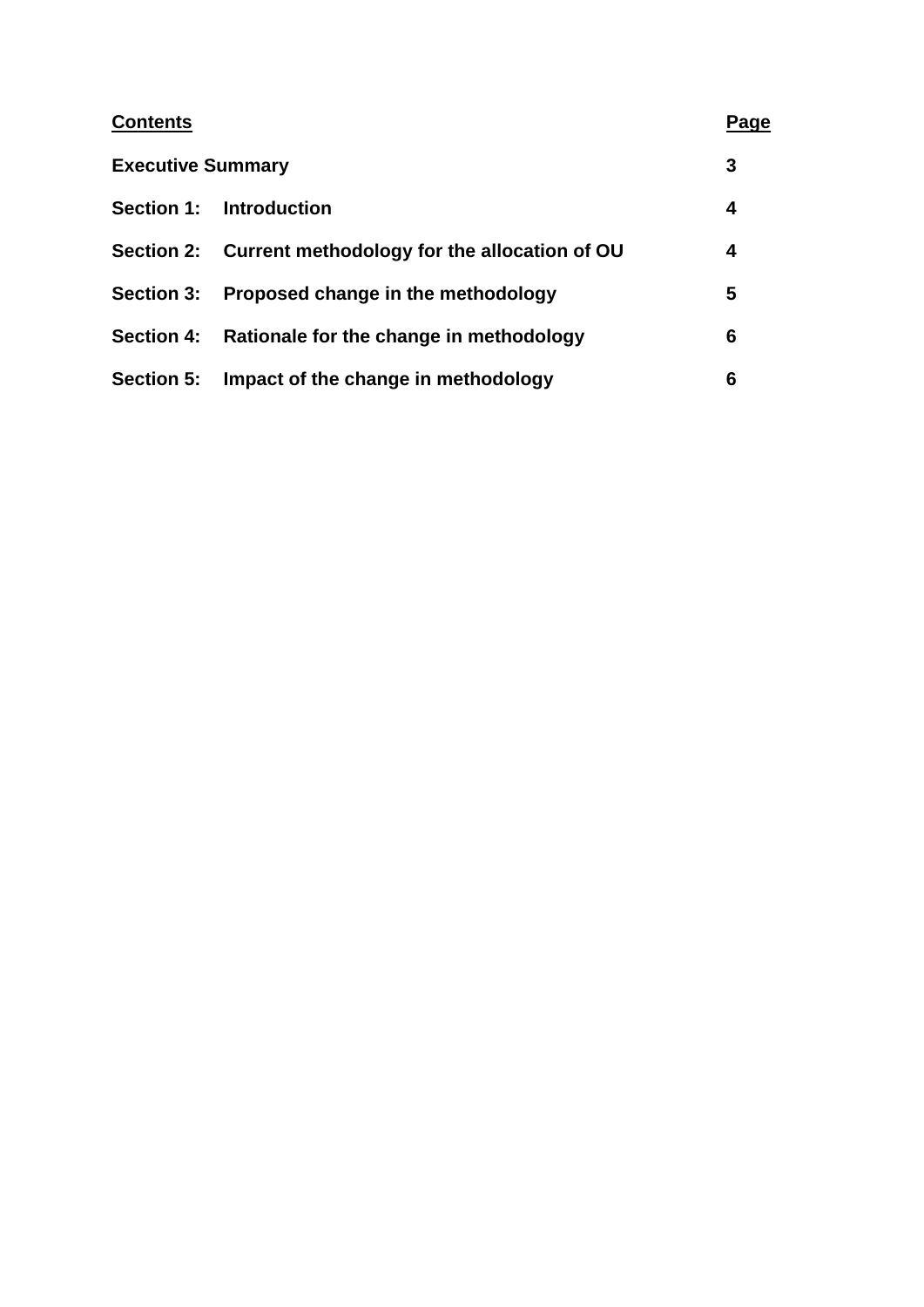#### **Executive Summary**

- 1. The Statistics and Research Branch, a Northern Ireland Statistics and Research Agency (NISRA) branch within the Department for Employment and Learning (DEL), is responsible for the publication of National and Official Statistics regarding higher education in Northern Ireland.
- 2. There are currently three National Statistics publications that the Department is responsible for regarding Enrolments, Qualifications and Destinations of Leavers in Higher Education. These are governed by the Statistics and Registration Services Act 2007 and the Code of Practice for Official Statistics.
- 3. While adhering to the Code, and in particular the Principles relating to meeting user needs (Principle 1) and the use of administrative sources for statistical purposes (Protocol 3) both the Higher Education Statistics Agency (HESA) and DEL have identified changes that could be made to make data more transparent and representative. HESA have made these changes and DEL also plan on making the same changes in line with HESA.
- 4. Within the Code, the Protocol on User Engagement (Protocol 1) requires all changes to a National Statistic to be subjected to a public consultation.
- 5. In compliance with this Protocol, DEL are initiating an official consultation process relating to a change in the Open University allocation from the old methodology where the OU was considered a wholly English institution, to the new methodology where the OU is split into English, Northern Irish, Scottish and Welsh institutions depending on which campus the student is identified as having attended.
- 6. This proposal suggests that we change methodologies to split the allocation of OU into country of campus, in line with the HESA allocation.
- 7. DEL proposes that these new arrangements be introduced for the Enrolments and Qualifications 2014/15 publications in February 2016.
- **8. You are invited to provide feedback on this proposal no later than 2nd November 2015.**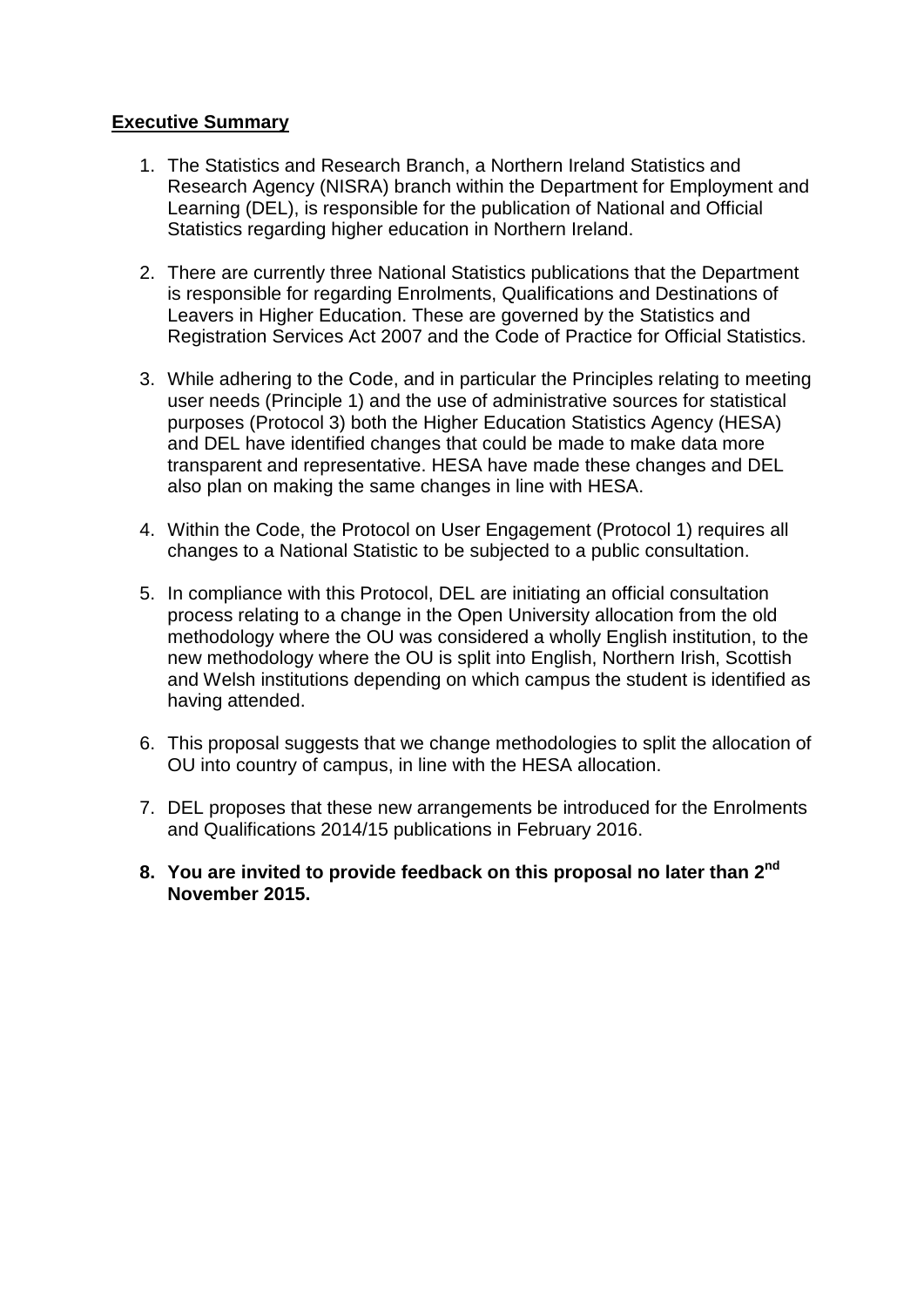# **1. Introduction**

1.1 The Statistics and Research Branch, a Northern Ireland Statistics and Research Agency (NISRA) branch within the Department for Employment and Learning (DEL), is responsible for the publication of National and Official Statistics regarding higher education in Northern Ireland.

1.2 There are currently three National Statistics publications that the Department is responsible for regarding Enrolments, Qualifications and Destinations of Leavers in Higher Education. These are governed by the Statistics and Registration Services Act 2007 and the Code of Practice for Official Statistics.

1.3 National Statistics are produced to high professional standards set out in the UK Statistics Authority Code of Practice for Official Statistics. They undergo regular quality assurance reviews to ensure that they meet customer needs. They are produced free from political interference.

1.4 NISRA requires all data series produced as National Statistics to comply with the UK Statistics Authority Code of Practice for Official Statistics. In particular the Code's Protocol on User Engagement requires DEL to undertake a user consultation outlining the proposed changes to methodology; the rationale for such proposals and the consequences of any change upon the existing data series.

1.5 The UK Statistics Authority Code of Practice for Official Statistics can be found at the web link below:

#### <http://www.statisticsauthority.gov.uk/reports---correspondence/reports/report-2.pdf>

1.6 The proposal suggests that we change the methodology for the Open University allocation, from a wholly English institution to English, Northern Irish, Scottish and Welsh institutions depending on the location of campus.

## **2. Current methodology for the allocation of enrolment, qualification and destination activity at the Open University**

2.1 The current methodology for the allocation of Open University students was used by the Higher Education Statistics Agency (HESA) until the 2013/14 academic year, and therefore was the approach adopted by the Department for Employment and Learning (DEL).

2.2 Currently, in DEL publications, all Open University (OU) student enrolments and qualifications are counted as being within England, where the OU has its administrative centre.

2.3 This has been a long standing approach, as the allocation of an institution to a geographical region is done by reference to the administrative centre of that institution. As the Open University has its administrative centre in England it was counted as a wholly English institution even though it teaches throughout the UK.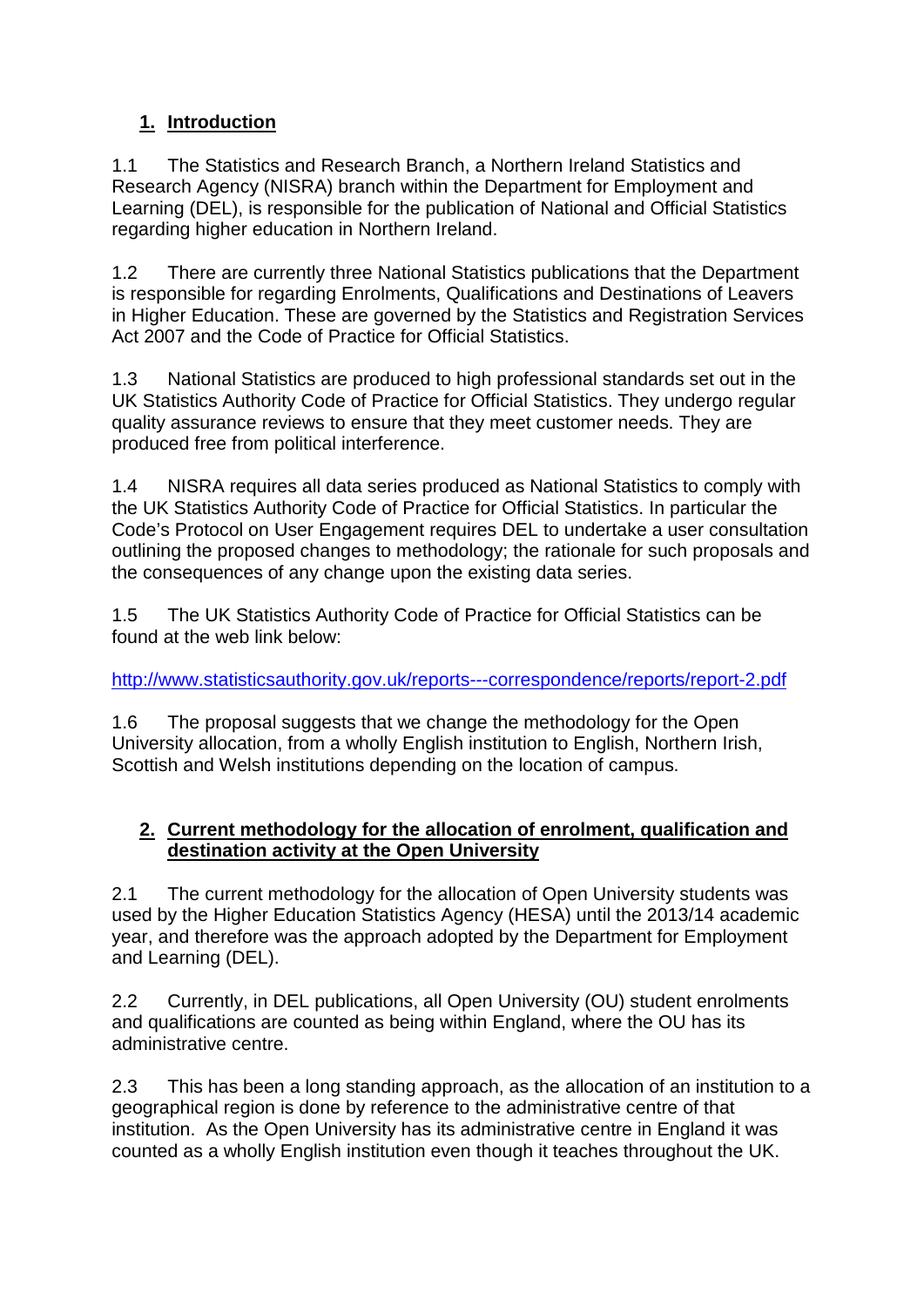## **3. Proposed change in the methodology**

3.1 From 2013/14, HESA have changed the allocation of Open University (OU) students to England, Wales, Scotland and Northern Ireland, depending on location of the student's campus. This means that enrolments and qualifications registered at one of the OU's national centres in Wales, Scotland and Northern Ireland will now contribute to the totals of those countries, where statistics are shown by country of provider.

3.2 In line with the change introduced by HESA for 2013/14 data, the Department proposes to change to the new HESA methodology, where enrolments and qualifications at any of the OU's national centres will be attributed to the country in which the campus is located, such as NI, rather than England.

3.3 Table 1 compares the current and proposed methodologies for OU allocation, which shows the impact of the change on the number of students counted as enrolled at NI Higher Education Institutions (HEIs):

## **Table 1: Enrolments at Northern Ireland HEIs by mode of study and institution – 2013/14 (Current methodology and proposed methodology)**

|                  |                    | <b>Current</b> | Proposed    |
|------------------|--------------------|----------------|-------------|
| Mode             | Institution        | Methodology    | Methodology |
| <b>Full-time</b> |                    |                |             |
|                  | <b>QUB</b>         | 17,020         | 17,020      |
|                  | UU                 | 18,650         | 18,650      |
|                  | <b>Stranmillis</b> | 970            | 970         |
|                  | St Mary's          | 865            | 865         |
|                  | OU                 |                |             |
|                  | Total              | 37,505         | 37,505      |
| Part-time        |                    |                |             |
|                  | <b>QUB</b>         | 6,300          | 6,300       |
|                  | UU                 | 7,555          | 7,555       |
|                  | <b>Stranmillis</b> | 555            | 555         |
|                  | St Mary's          | 345            | 345         |
|                  | OU                 |                | 4,135       |
|                  | <b>Total</b>       | 14,755         | 18,890      |
| <b>Total</b>     |                    |                |             |
|                  | QUB                | 23,320         | 23,320      |
|                  | UU                 | 26,200         | 26,200      |
|                  | <b>Stranmillis</b> | 1,525          | 1,525       |
|                  | St Mary's          | 1,210          | 1,210       |
|                  | OU                 |                | 4,135       |
|                  | <b>Total</b>       | 52,260         | 56,395      |

Source: Higher Education Statistics Agency (HESA) \*Impact of the change is highlighted in light blue.